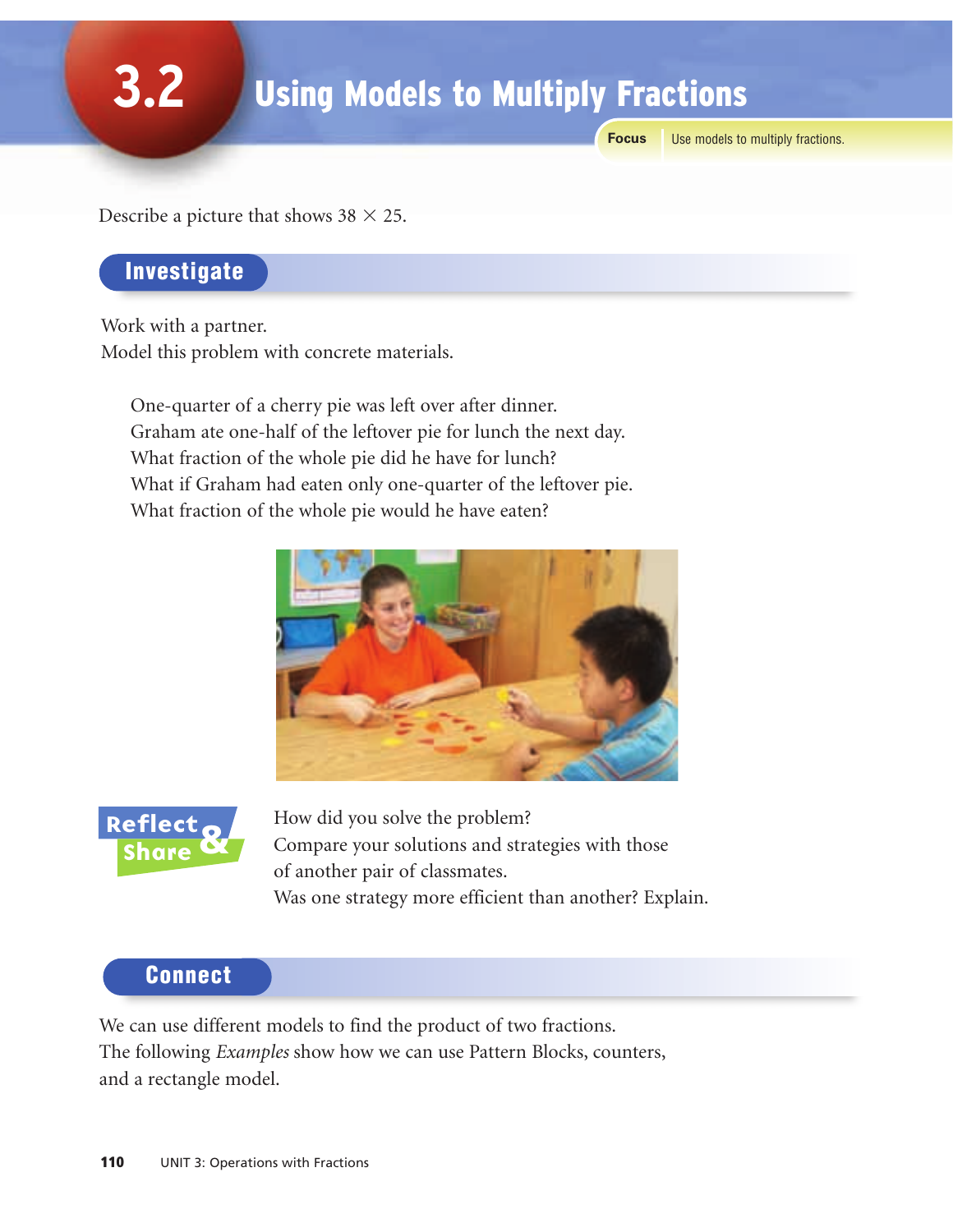# *Example 1*

Sandi cut  $\frac{2}{3}$  of the grass on a lawn. Akiva cut  $\frac{1}{2}$  of the remaining grass. What fraction of the lawn did Akiva cut? 2 3

#### ▲ *A Solution*

Use Pattern Blocks.

Let the yellow hexagon represent the lawn. 6 green triangles cover the yellow hexagon. So, 6 green triangles also represent the lawn. 4 green triangles represent the grass cut by Sandi. 2 green triangles represent the remaining grass.



Akiva cut  $\frac{1}{2}$  of the remaining grass. One-half of the remaining grass is 1 green triangle. 2

One green triangle represents  $\frac{1}{6}$ . 6

So,  $\frac{1}{2} \times \frac{1}{3} = \frac{1}{6}$ 6 1 3 1 2

Akiva cut  $\frac{1}{6}$  of the lawn. 6

# *Example 2*

Multiply:  $\frac{2}{3} \times \frac{6}{8}$ 8 2 3

#### ▲ *A Solution*

Use counters.

Think: We want  $\frac{2}{3}$  of  $\frac{6}{8}$  of one whole set of counters. 8 2 3

Model one whole set of eighths with eight counters. There are 6 counters in  $\frac{6}{8}$ . To model thirds, arrange the 6 counters into 3 equal groups. Each group of 2 counters represents  $\frac{1}{3}$ . 3 8

So,  $\frac{2}{3}$  of 6 counters is 4 counters. But, 4 counters are part of a whole set of 8 counters. So, 4 counters represent  $\frac{4}{8}$ , or  $\frac{1}{2}$  of the original whole set. So,  $\frac{2}{3} \times \frac{6}{8} = \frac{1}{2}$ 6 8 2 3 2 4 8 3



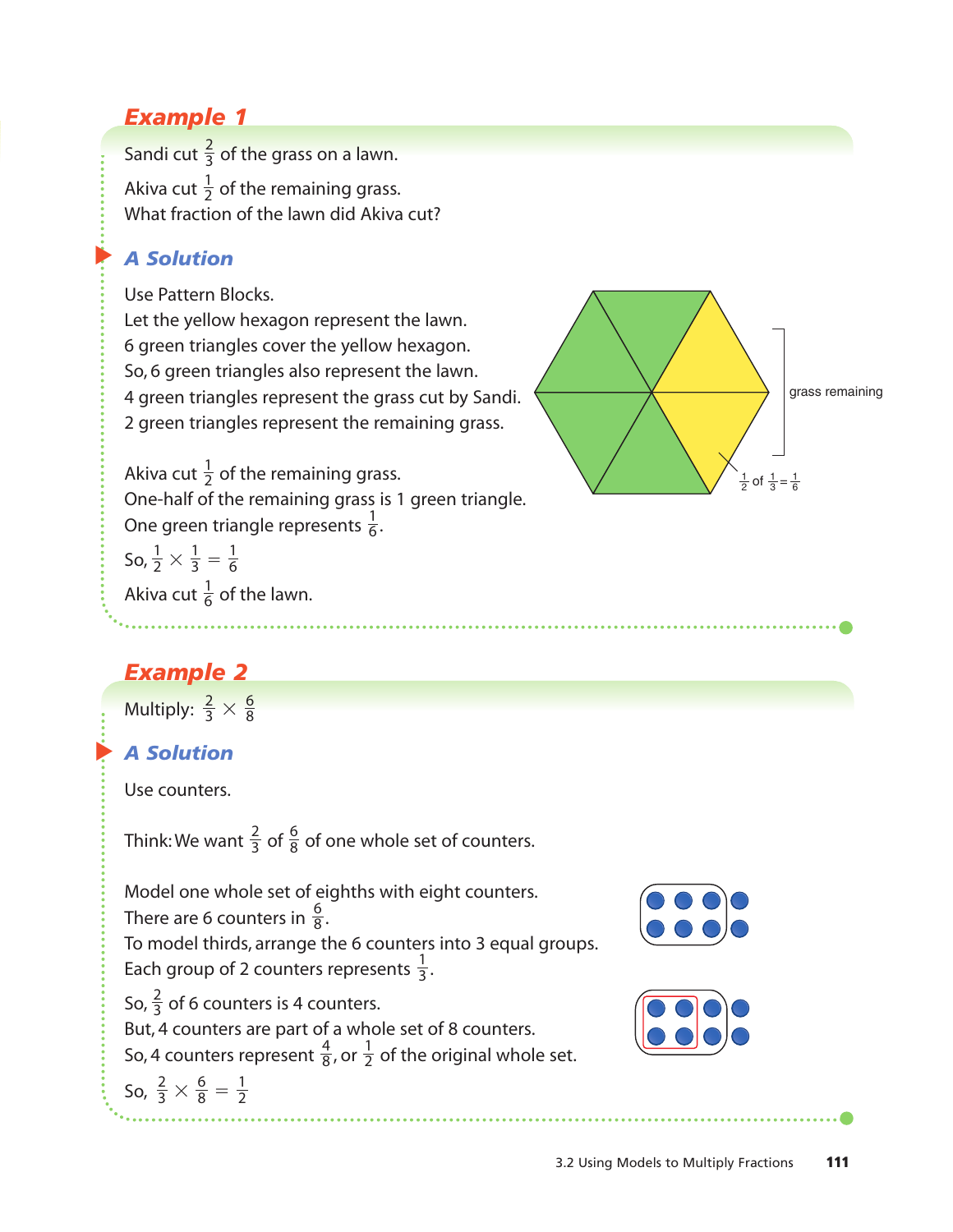## *Example 3*

One-half of the Grade 8 students tried out for the school's lacrosse team. Three-quarters of these students were successful. What fraction of the Grade 8 students are on the team?

## ▲ *A Solution*

Three-quarters of one-half of the Grade 8 students are on the team.

Draw a rectangle. Show  $\frac{1}{2}$  of the rectangle. 2

Divide  $\frac{1}{2}$  of the rectangle into quarters. Shade  $\frac{3}{4}$ . 4 2

Use broken lines to divide the whole rectangle into equal parts. There are 8 equal parts. Three parts are shaded.

 $\times \frac{1}{2} = \frac{3}{8}$ 8 1 2 3 4

So,  $\frac{3}{8}$  of the Grade 8 students are on the team. 8





- **Discuss** the ideas
- **1.** In *Example 1*, suppose Akiva cut  $\frac{1}{4}$  of the remaining grass. Could we use Pattern Blocks to model the problem? Justify your answer. 4
- 2. In *Example 2*, why did we start with 8 counters? Could we have started with a different number of counters? Justify your answer.
- 3. Look at the area model in *Example 3*. The factors are fractions. How do the numbers of rows and columns in the product relate to the factors?

How does the number of parts in the whole relate to the factors?

4. In *Example 3*, could you have divided the rectangle in half a different way? Would you get the same answer? Explain.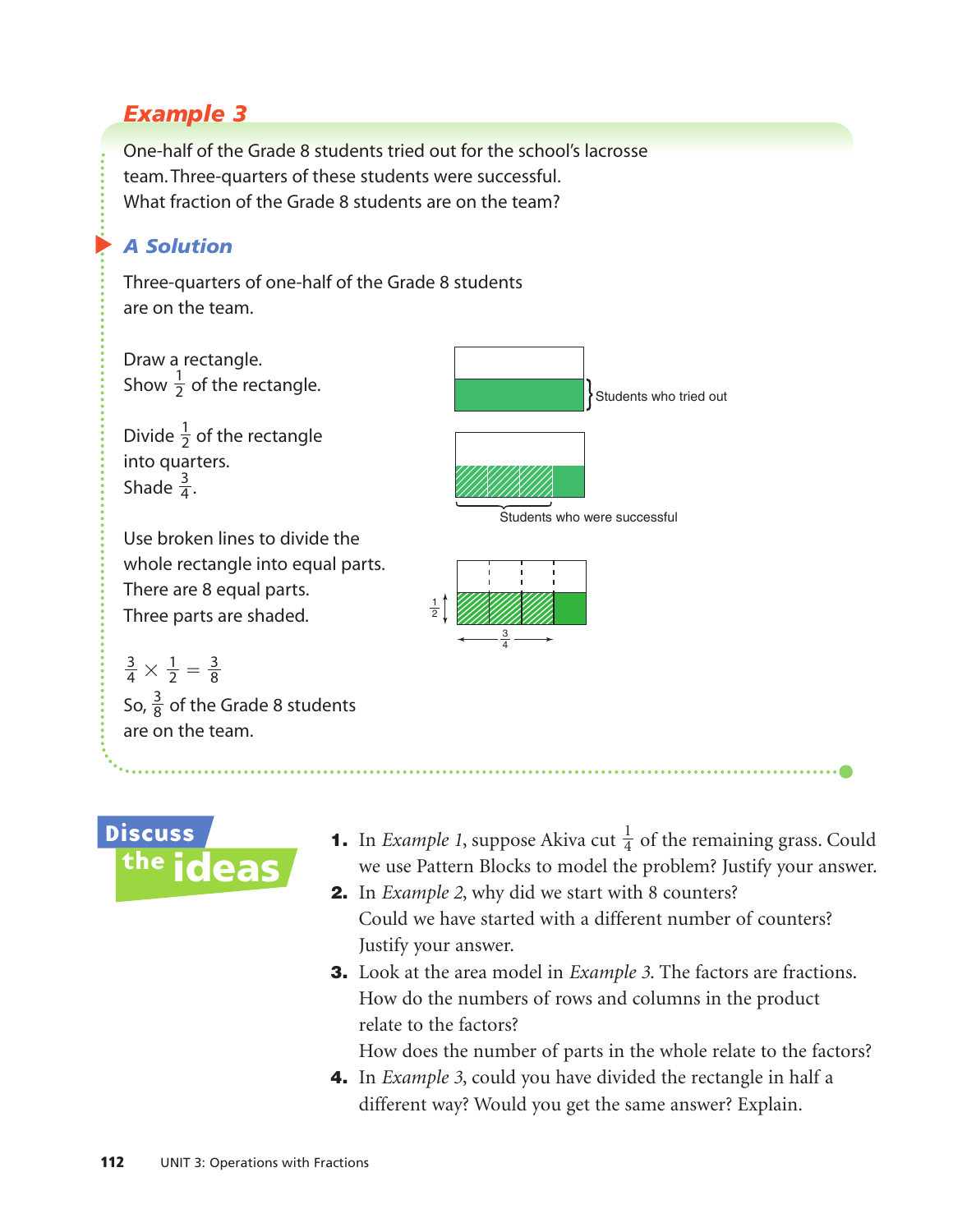### **Practice**

## *Check*

- **5.** Draw a rectangle to multiply  $\frac{3}{5} \times \frac{1}{4}$ .
	- **a)** Divide the rectangle into fourths vertically. How many fourths will you shade?
	- **b)** Divide the rectangle into fifths horizontally. How many fifths will you shade?
	- **c)** How many equal parts does the rectangle have?
	- **d)** How many of these parts have been shaded twice?
	- **e)** What is the product of  $\frac{3}{5} \times \frac{1}{4}$ ?
- 6. Copy each rectangle onto grid paper. Shade the rectangle to find each product.



- **7.** Use counters to find each product. Draw a diagram to record your work.
	- **a)**  $\frac{3}{4} \times \frac{12}{15}$  **b)**  $\frac{4}{5} \times \frac{10}{18}$  **c)**  $\frac{1}{2} \times \frac{4}{12}$ **d)**  $\frac{1}{4} \times \frac{8}{9}$  **e)**  $\frac{5}{9} \times \frac{18}{24}$  **f)**  $\frac{2}{3} \times \frac{15}{20}$

## *Apply*

- 8. Find each product. **a)**  $\frac{3}{4} \times \frac{5}{8}$  **b)**  $\frac{4}{9} \times \frac{2}{5}$ 
	- **c)**  $\frac{1}{4} \times \frac{2}{3}$  **d)**  $\frac{6}{7} \times \frac{2}{3}$ **e)**  $\frac{2}{3} \times \frac{1}{3}$  **f)**  $\frac{4}{5} \times \frac{4}{5}$
- **9.** Write 3 multiplication statements using proper fractions. Make sure each statement is different from any statements you have worked with so far. Use a model to illustrate each product.

**Recall that, in a proper fraction, the numerator is less than the denominator.**

**10.** Write the multiplication equation represented by each diagram below.



**11.** Barry used  $\frac{5}{8}$  of the money he had saved to buy a DVD player and 4 DVDs. The cost of the DVD player was  $\frac{2}{5}$  of the amount he spent. What fraction of his savings did Barry spend on the DVD player?